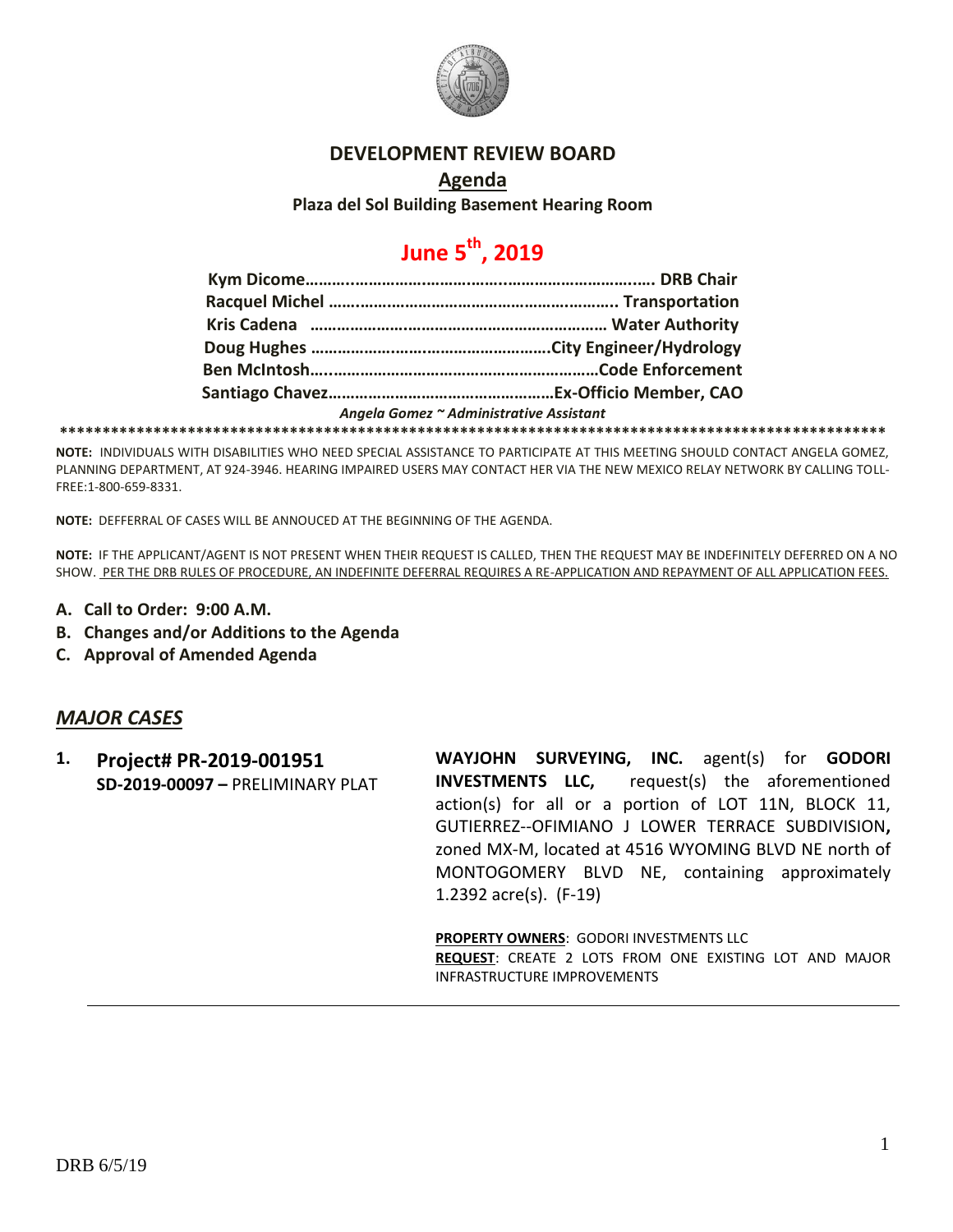| 2. | Project# PR-2019-002411<br>(1002739)<br>SD-2019-00090 - EXTENSION OF<br>PRELIMINARY PLAT                                                                                                                                | <b>CONSENSUS PLANNING INC.</b> agent(s) for <b>SUCCESS LAND</b><br>HOLDINGS, LLC request(s) the aforementioned action(s) for<br>all or a portion of TRACTS B1 BULK LAND PLAT FOR<br>ANDERSON HEIGHTS UNIT 4 + TRACTS A-1-A CORRECTION<br>PLAT OF TRACTS A-1-A AND A-1-B ANDERSON HEIGHTS<br>UNIT 4, zoned PD + R-1A, located on COLOBEL AVE SW<br>south of AMOLE MESA AVE SW and north of 118 <sup>th</sup> ST SW,<br>containing approximately 82.9311 acre(s). (N-8)<br>PROPERTY OWNERS: SUCCESS LAND HOLDINGS LLCC/O PRICE LAND &<br>DEVELOPMENT GROUP INC<br><b>REQUEST: EXTENSION OF THE PRELIMINARY PLAT</b> |
|----|-------------------------------------------------------------------------------------------------------------------------------------------------------------------------------------------------------------------------|-------------------------------------------------------------------------------------------------------------------------------------------------------------------------------------------------------------------------------------------------------------------------------------------------------------------------------------------------------------------------------------------------------------------------------------------------------------------------------------------------------------------------------------------------------------------------------------------------------------------|
| 3. | Project# PR-2019-002412<br><b>SD-2019-00095 - EXTENSION OF</b><br><b>INFRASTRUCTURE IMPROVEMENTS</b><br><b>AGREEMENT (IIA)</b><br>VA-2019-00175 - EXTENSION OF<br>TEMPORARY DEFERRAL OF SIDEWALK<br><b>CONSTRUCTION</b> | MARK GOODWIN & ASSOCIATES, PA agent(s) for VISTA<br>DEVELOPMENT, LLC<br><b>NORTE</b><br>request(s)<br><b>DEL</b><br>the<br>aforementioned action(s) for all or a portion of LOS<br>LOMITAS INDUSTRIAL PARK, zoned NR-BP, located on LAS<br>LOMITAS DR NE south of EL PUEBLO RD NE, containing<br>approximately 34.0 acre(s). (D-16)<br>PROPERTY OWNERS: VARIOUS LOT OWNERS<br>REQUEST: 2 YEAR SIDEWALK DEFERRAL EXTENSION AND 1 YEAR IIA<br><b>EXTENSION</b>                                                                                                                                                      |
| 4. | Project #PR-2019-001560<br>(1007412)<br>SI-2019-00140 - EPC SITE PLAN SIGN OFF                                                                                                                                          | <b>CONSENSUS</b><br>PLANNING,<br>INC.<br>agent(s)<br>for<br><b>SP</b><br>ALBUQUERQUE, LLC request(s) the aforementioned<br>action(s) for all or a portion of TRACTS B-2 REPLAT OF<br>TRACT B YORBA LINDA SUBDIVISION and PORTION OF<br>TRACT A, HOFFMANTOWN BAPTIST CHURCH SITE, zoned<br>MX-L, located on HARPER ROAD NE between VENTURA<br>STREET NE<br>and WYOMING<br><b>BLVD</b><br>NE, containing<br>approximately 14.2 acre(s). (E-20)<br><b>PROPERTY OWNERS: HOFFMANTOWN BAPTIST CHURCH</b><br>REQUEST: EPC SITE PLAN SIGN-OFF FOR SENIOR LIVING FACILITY                                                  |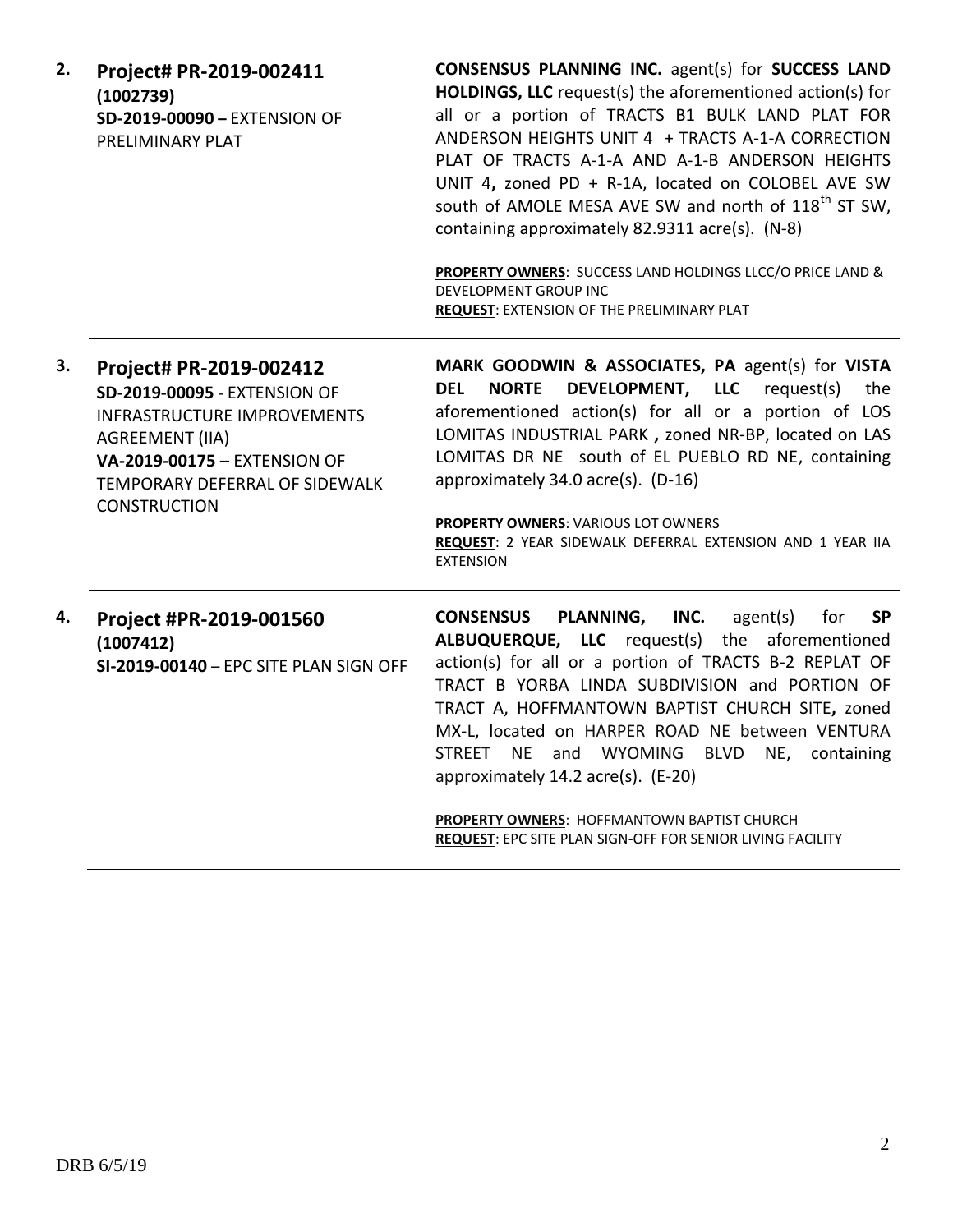5. **Project# PR-2018-001361 (1000845, 1006833) SI-2019-00106 –** SITE PLAN

**TIERRA WEST LLC** agent(s) for **BEN E. KEITH COMPANY** request(s) the aforementioned action(s) for all or a portion of LOT 1A BULK LAND PLAT of LOT 1-A UNSER TOWNE CROSSING**,** zoned NR-BP, located at UNSER BLVD NW between LOS VOLCANES RD NW and GALLATIN PL NW, containing approximately 50.35 acre(s). (J-9, J-10)*[Deferred from 5/8/19]*

**PROPERTY OWNERS**: BEN E. KEITH & SWIRE PACIFIC HOLDINGS INC DBA COCA COLA USA **REQUEST**: SITE PLAN FOR A DISTRIBUTION FACILITY

## **6. Project# 1011598 18DRB-70137** - VACATION OF PUBLIC RIGHT-OF-WAY **18DRB-70138** - SIDEWALK VARIANCE **18DRB-70139** - SUBDIVISION DESIGN VARIANCE FROM MINIMUM DPM STANDARDS **18DRB-70140** - PRELIMINARY/ FINAL PLAT

**BOB KEERAN,** request(s) the aforementioned action(s) for all or a portion of  $lot(s)$  17 & 18, Block(s) 4, Tract(s) 3, NORTH ALBQ ACRES Unit 3, zoned PD (RD/5DUA), located on VENTURA ST NE between SIGNAL AVE NE and ALAMEDA BLVD NE, containing approximately 2 acre(s). (C-20) *[Deferred from 5/16/18, 6/13/18, 7/18/18/, 8/8/18, 9/12/18, 10/24/18, 12/5/18, 12/19/18, 1/9/19, 1/23/19, 2/13/19, 2/27/19, 3/20/19, 4/17/19, 4/24/19].*

**7. Project# PR-2018-001759 SD-2018-00129 –**PRELIMINARY PLAT **VA-2018-00234 –** DESIGN VARIANCE **VA-2019-00025** - SIDEWALK WAIVER **VA-2019-00026** – VARIANCE -TEMP DEFERRAL OF S/W CONSTRUCTION **VA-2019-00027** - DESIGN VARIANCE

**BOHANNAN HUSTON INC.** agent(s) for **WESTERN ALBUQUERQUE LAND HOLDINGS C/O GARRETT REAL ESTATE DEV.** request(s) the aforementioned action(s) for all or a portion of TRACT P WATERSHED SUBDIVISION, zoned PC, located on ARROYO VISTA BLVD NW near 118<sup>th</sup>/HIGH MESA, containing approximately 88.68 acre(s). (H-07, J-08, J-07) *[Deferred from 1/23/19, 2/13/19, 4/3/19, 4/10/19, 4/24/19, 5/8/19, 5/22/19]*

**PROPERTY OWNERS**:WESTERN ALBQ LAND HOLDINGS c/o GARRETT DEV CORP **REQUEST**: SUBDIVIDE INTO 327 RESIDENTIAL LOTS + 46 TRACTS AND DESIGN VARIANCES TO DPM AND WAIVER/ DEFERRAL OF S/WS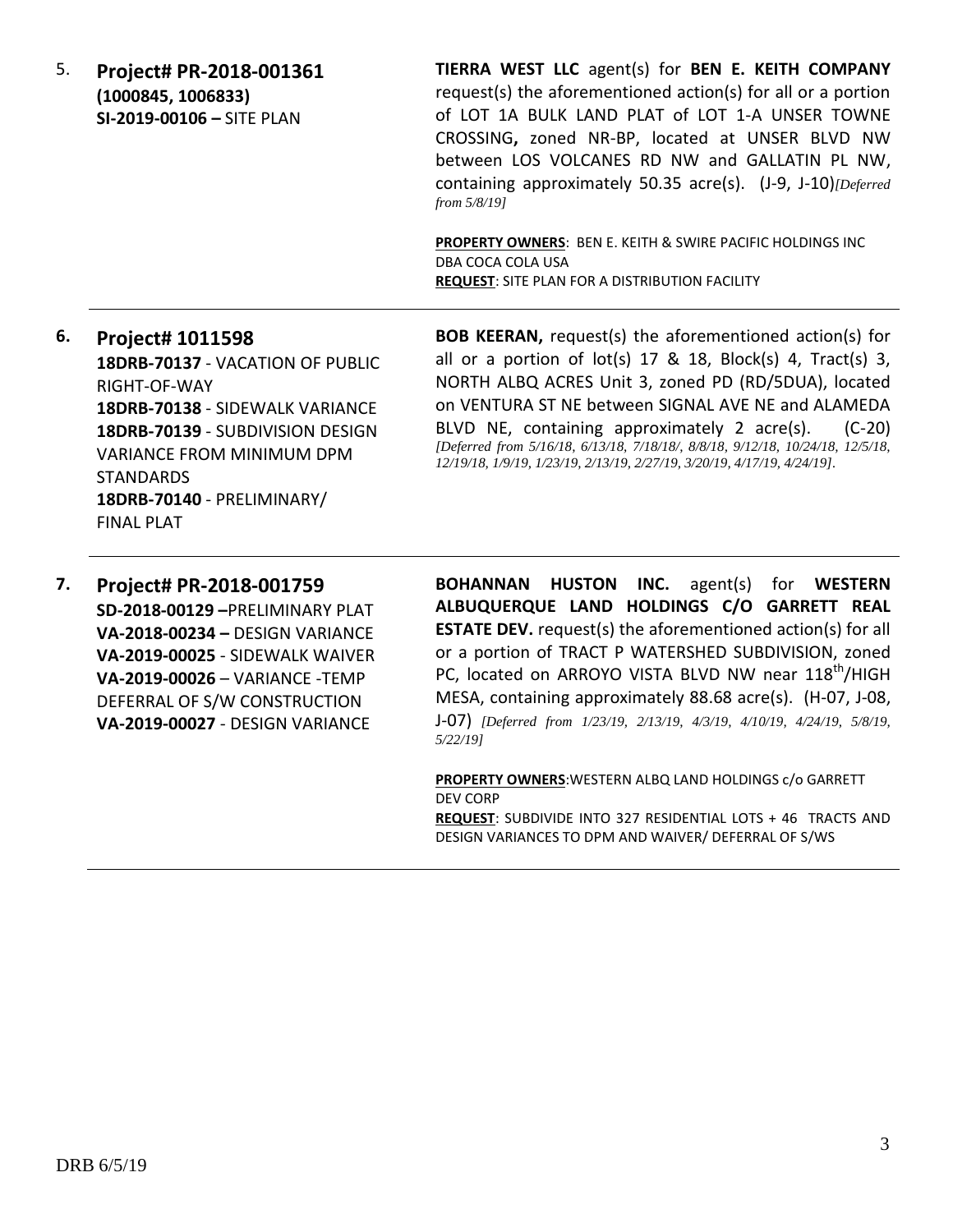**8. Project# PR-2018-001996 (1010401, 1004404) SD-2019-00028 -** AMENDMENT TO PRELIMINARY PLAT **SD-2019-00023 –** VACATION OF TEMPORARY PUBLIC ROADWAY EASEMENT **SD-2019-00030** – VACATION OF A PUBLIC WATER EASEMENT **SD-2019-00031** – VACATION OF A PUBLIC ROADWAY EASEMENT

**PRICE LAND AND DEVELOPMENT GROUP** agent(s) for **PV TRAILS ALBUQUERQUE, LLC** request(s) the aforementioned action(s) for all or a portion of TRACT H, DURANGO UNIT 1 (AKA DURANGO UNITS 3A & 3B) **,** zoned R-1D, located on WOODMONT AVE between RAINBOW AVE and PASEO DEL NORTE BLVD, containing approximately 18.83 acre(s). (C-9) *[Deferred from 2/13/19, 2/27/19, 3/20/19, 3/27/19, 4/10/19, 5/8/19]*

**PROPERTY OWNERS**: PV TRAILS ALBUQUERQUE LLC

**REQUEST**: AMEND PRELIMINARY PLAT FOR 35 RESIDENTIAL LOTS AND 1 TRACT

## **9. Project# PR-2018-001996 (1010401, 1004404) SD-2019-00024 -** PRELIMINARY PLAT **VA-2019-00032 –** TEMPORARY DEFERRAL OF SIDEWALK **VA-2019-00031** – SIDEWALK WAIVER **SD-2019-00029** – VACATION OF PUBLIC ROADWAY EASEMENT **SD-2019-00025** – VACATION OF A PUBLIC WATER AND SANITARY SEWER EASEMENT

**PRICE LAND AND DEVELOPMENT GROUP** agent(s) for **PV TRAILS ALBUQUERQUE, LLC** request(s) the aforementioned action(s) for all or a portion of TRACT H, DURANGO UNIT 1 (AKA DURANGO UNITS 4 & 5) **,** zoned R-1D, located on WOODMONT AVE between RAINBOW AVE and PASEO DEL NORTE BLVD, containing approximately 11.32 acre(s). (C-9) *[Deferred from 2/13/19, 2/27/19, 3/20/19, 3/27/19, 4/10/19, 5/8/19]*

**PROPERTY OWNERS**: PV TRAILS ALBUQUERQUE LLC **REQUEST**: PRELIMINARY PLAT FOR 39 RESIDENTIAL LOTS

### **10. Project# PR-2018-001991 (1004404) SD-2019-00026** – PRELIMINARY PLAT **VA-2019-00033** – TEMPORARY DEFERRAL OF SIDEWALK **SD-2019-0027** – VACATION OF TEMPORARY PUBLIC DRAINAGE

**PRICE LAND AND DEVELOPMENT GROUP** agent(s) for **PV TRAILS ALBUQUERQUE, LLC** request(s) the aforementioned action(s) for all or a portion of TRACT 6 BULK LAND PLAT OF THE TRAILS UNIT 3A & TRACT C CORRECTION PLAT OF VALLE PRADO UNIT 3 (AKA VALLE PRADO UNITS 4 & 5) **,**  zoned R-1D, located on WOODMONT AVE between RAINBOW AVE and PASEO DEL NORTE BLVD, containing approximately 15.52 acre(s). (C-9) *[Deferred from 2/13/19, 3/6/19, 3/20/19, 3/27/19, 4/10/19, 5/8/19]*

**PROPERTY OWNERS**: PV TRAILS ALBUQUERQUE LLC **REQUEST**: PRELIMINARY PLAT FOR 93 RESIDENTIAL LOTS

## *MINOR CASES*

EASEMENT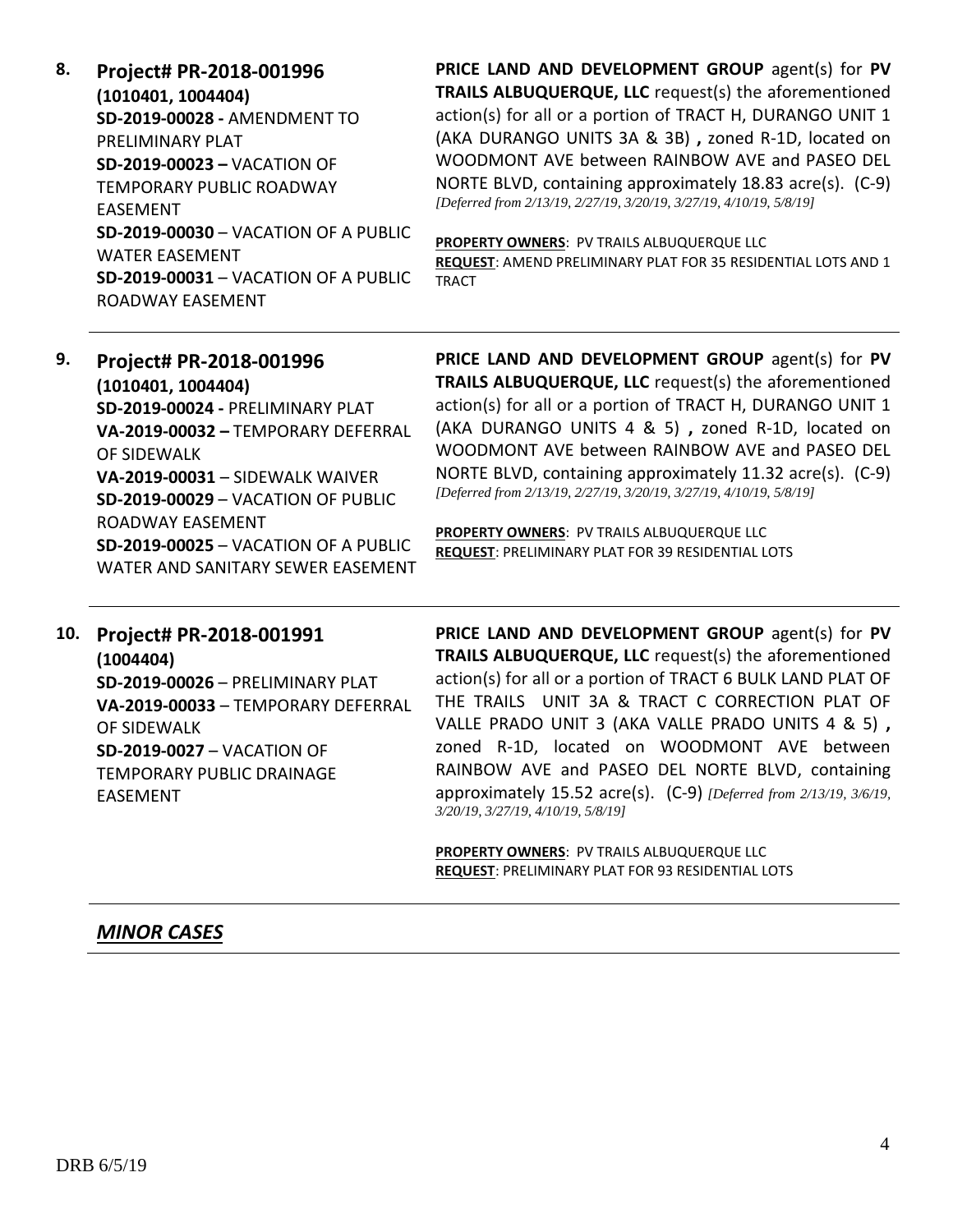|     | 11. Project# PR-2019-002331<br>SD-2019-00108 - PRELIMINARY/FINAL<br><b>PLAT</b> | <b>DESIGN PLUS LLC</b> agent(s) for <b>PACIFICAP PROPERTIES</b><br>request(s) the aforementioned action(s) for all or a portion<br>of LOTS 2-7 BLOCK 6 TRACTION PARK AND CITY ELECTRIC<br>ADDITION, zoned MX-M, located on CENTRAL AVENUE SW<br>north of NEW YORK AVE SW and west of CLAYTON ST SW,<br>containing approximately 1.1483 acre(s). (J-12)<br>PROPERTY OWNERS: VILLAGE LIMITED PARTNERSHIP<br><b>REQUEST: CONSOLIDATE 6 LOTS INTO 1</b> |
|-----|---------------------------------------------------------------------------------|-----------------------------------------------------------------------------------------------------------------------------------------------------------------------------------------------------------------------------------------------------------------------------------------------------------------------------------------------------------------------------------------------------------------------------------------------------|
| 12. | Project# PR-2019-002400<br>SI-2019-000303 - PRELIMINARY/FINAL<br><b>PLAT</b>    | ARCH + PLAN LAND USE CONSULTANTS agent(s) for IRMA<br>HOLGUIN request(s) the aforementioned action(s) for all or<br>a portion of LOTS 11 & 12 BLK 2 JC MITCHELLS FIRST<br>ADDITION, zoned R-1A, located at 222 SOUTHERN AVE SE<br>between JESUS ST. SE and WILLIAM ST SE, containing<br>approximately 0.972 acre(s). (L-14)<br><b>PROPERTY OWNERS: HOLGUIN IRMA</b><br><b>REQUEST: CONSOLIDATE 2 LOTS INTO 1</b>                                    |
|     | 13. Project# PR-2019-001773<br>SI-2019-00143 - PRELIMINARY/FINAL<br><b>PLAT</b> | ARCH + PLAN LAND USE CONSULTANTS agent(s) for<br><b>PHILLIP HOPPER</b> request(s) the aforementioned action(s)<br>for all or a portion of LOTS 8 & 9 BLK 3 GARCIA ADDITION,<br>zoned R-1A, located at 1210 $11TH$ ST NW between<br>BELLAMAH AVE NW and ROSEMONT AVE NW, containing<br>approximately 0.1243 acre(s). (X-XX)<br><b>PROPERTY OWNERS: HOPPER PHILIP</b><br><b>REQUEST: CONSOLIDATE 2 LOTS INTO 1</b>                                    |

#### *SKETCH PLAT*

**14. Project# PR-2019-002452 SI-2019-00141** – SKETCH PLAT **CSI – CARTESIAN SURVEYS, INC.** agent(s) for **DAVID MARISCO** request(s) the aforementioned action(s) for all or a portion of LOT C RE-PLAT OF LOTS 5-A,5-B, 6-A, 6-B AND THE NORTH ONE-HALF OF LOTS 7-A, 7-B IN BLOCK 25**,** EMIL MANN ADDITION**,** zoned RM-L, located on CHARLESTON ST. SE between TRUMBULL AVE. SE and SOUTHERN AVE. SE, containing approximately 0.2715 acre(s). (L-19-Z)

> **PROPERTY OWNERS**: MARSICO DAVID & RITA **REQUEST**: SUBDIVIDING 1 LOT INTO 2